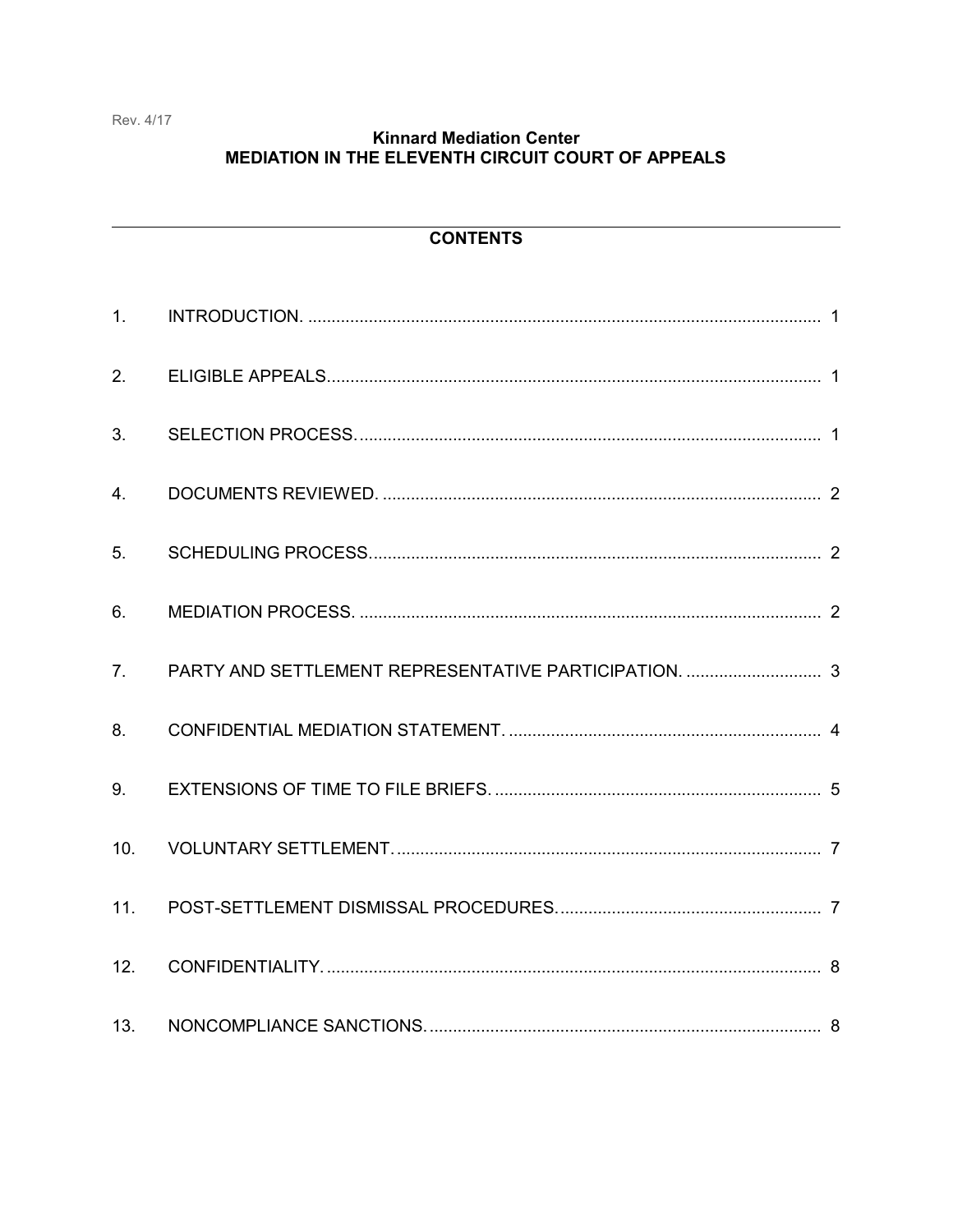#### **1. INTRODUCTION**

The Eleventh Circuit launched its mediation program in 1992. Formerly known as the Circuit Mediation Office, in 2001 the Eleventh Circuit designated the office as the Kinnard Mediation Center (KMC) to honor Stephen O. Kinnard, the first chief circuit mediator, and his extraordinary service in making mediation a fundamental component of the Eleventh Circuit's appeals process.

The KMC conducts mediation of civil appeals pursuant to Fed. R. App. P. 33 and 11<sup>th</sup> Cir. R. 33-1. The court's mediation process provides opportunities for parties to resolve their dispute confidentially with the help of a neutral third party. Each year hundreds of appeals are resolved through the mediation program.

The KMC's circuit mediators are full-time court employees and have extensive trial and appellate experience as well as extensive experience in negotiation, mediation, and Eleventh Circuit practice and procedure. The circuit mediators are located in Atlanta and Miami.

Since October 1, 2006, the court has allowed for the substitution of private mediators upon agreement of all parties and at their expense. 11th Cir. R. 33-1(g) and the document "Private Mediator Procedures for Mediation of Appeals" provide the procedures and requirements that govern the use of private mediators for this purpose.

All mediation program documents are available on the Internet at **www.ca11.uscourts.gov***.* Maps and directions to Eleventh Circuit buildings are available under the section titled "About the Court."

## **2. ELIGIBLE APPEALS**

Generally, all civil appeals are eligible for mediation conducted by the KMC. However, appeals or petitions in which any party is proceeding without the assistance of counsel or in which any party is incarcerated, appeals from habeas corpus actions, and immigration appeals are not eligible. If eligible, participation in the mediation program is mandatory.

## **3. SELECTION PROCESS**

Eligible appeals are sorted by district and rotationally assigned to the circuit mediators. The circuit mediators review each appeal they are assigned before scheduling it for mediation and may remove an appeal from the mediation program based on a procedural reason or a discretionary reason.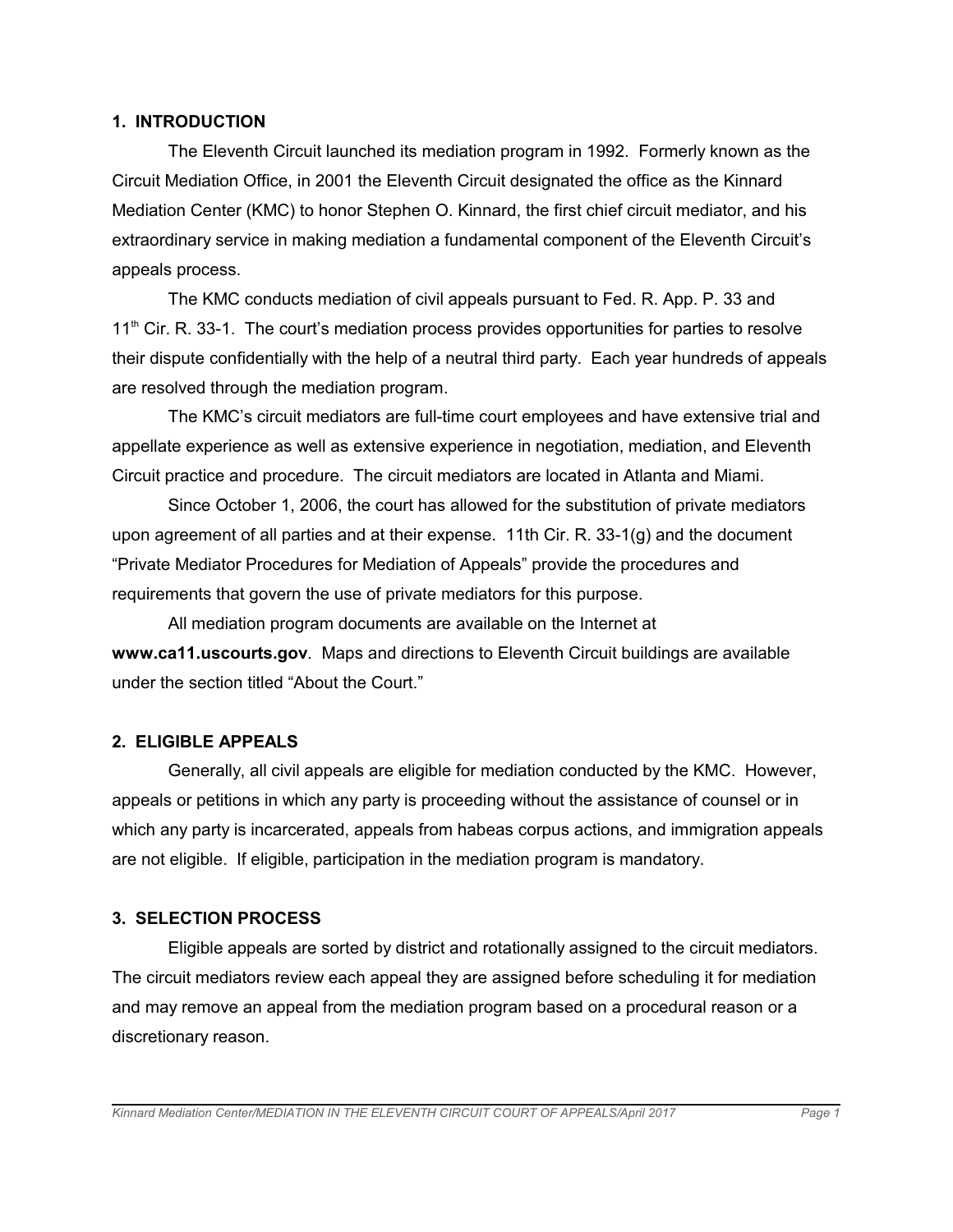The KMC, an active or senior judge of the court of appeals, or a hearing panel of judges, either before or after oral argument, may direct counsel and parties in an appeal to participate in mediation conducted by the KMC.

## **4. DOCUMENTS REVIEWED**

The Civil Appeal Statement, accompanied by required portions of the record, the notice of appeal, the district court and court of appeals dockets, and, in appeals scheduled for mediation, the required Confidential Mediation Statements of counsel provide the KMC with the information necessary for an understanding of the nature of the appeal.

### **5. SCHEDULING PROCESS**

The KMC sends written notice of the initial mediation to lead counsel, to be received at least two weeks before the mediation date. The KMC schedules most mediations soon after the filing of the Civil Appeal Statement and before briefing. (Counsel are encouraged to confer with each other and the circuit mediator with a view towards deferring the briefing schedule until after the mediation occurs. The circuit mediator has authority to adjust the briefing schedule for purposes of improving the prospects of a successful mediation. See Part 9.)

If the parties consult and all agree that mediation would not be productive, they may contact the circuit mediator handling the appeal to discuss changing the scheduled mediation to an assessment conference. The decision on whether to hold an assessment conference rests with the circuit mediator. **If before the mediation counsel files a joint or unopposed motion to dismiss the appeal, counsel should call the KMC to cancel the mediation.**

#### **6. MEDIATION PROCESS**

Initial mediations are usually conducted in person at the KMC either in Atlanta or Miami or conducted by telephone. If counsel outside of the Atlanta area or Miami area are noticed for an in-person mediation, but all parties prefer to have a telephone mediation, counsel may call the circuit mediator to discuss a change. Similarly, if counsel are noticed for a telephone mediation but all parties prefer to have an in-person mediation, counsel may call the circuit mediator to discuss a change. The decision to reformat a mediation from in-person to telephonic lies solely with the circuit mediator.

The circuit mediator begins the mediation session by describing the mediation process, discussing confidentiality, and inquiring whether any procedural questions or problems can be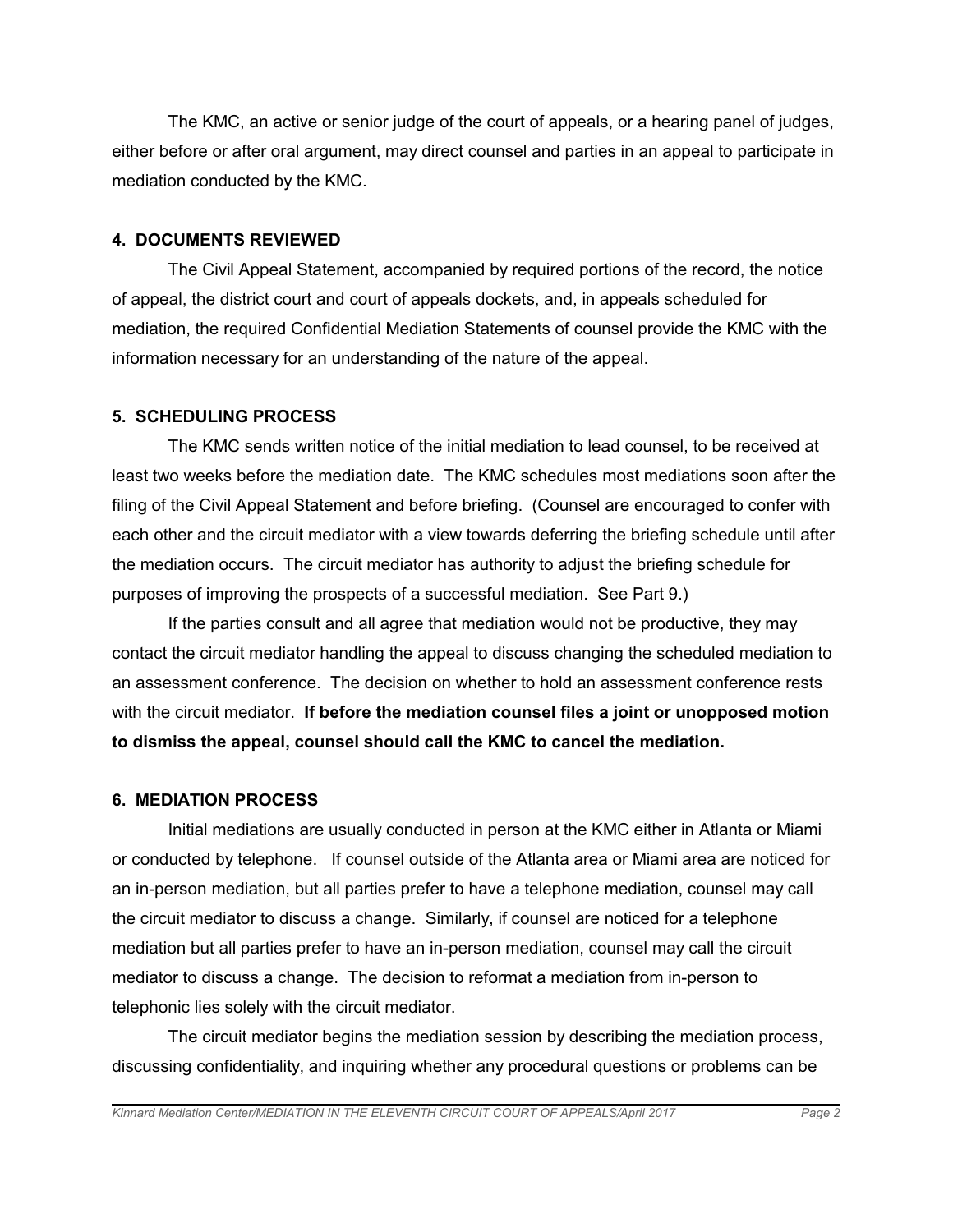resolved by agreement. The parties and the circuit mediator then discuss, either jointly or separately, and in no particular order, (a) the legal issues and the appellate court's decision-making process regarding these issues (e.g., preservation of error, waiver, standards of review); (b) any efforts to settle the appeal; (c) the parties' underlying interests, preferences, motivations, and assumptions and new information or other changes that may have occurred since the decision below; (d) future events based upon the various outcomes; (e) how resolution of the appeal could affect the underlying problem; (f) cost-benefit and time considerations; and (g) any procedural alternatives possibly applicable to the appeal (e.g., vacatur, remand). The discussion is not limited to these topics and will vary considerably depending on the circumstances of each appeal. The circuit mediator also attempts to generate offers and counteroffers and may conduct several follow-up mediation sessions by telephone or in person until the appeal settles or the circuit mediator reaches the conclusion that it will not settle.

Counsel should allow three hours for initial telephonic mediations; from four hours to all day for initial in-person mediations; and from thirty minutes to one hour for assessment conferences and follow-up mediation sessions. Full pursuit of all opportunities for negotiated settlement might require extensive mediator follow-up activity such as additional telephone calls, in-person sessions, or caucuses with each side separately.

## **7. PARTY AND SETTLEMENT REPRESENTATIVE PARTICIPATION**

The KMC attempts to identify lead counsel for all parties and instructs counsel to promptly advise the assigned circuit mediator if the purposes of the mediation would be accomplished more effectively with different or additional attorneys or participants.

Participants. Except as waived by the circuit mediator in advance of the mediation date, each of the following must participate in the entire mediation, including any follow-up sessions, until either a settlement is reached or the circuit mediator declares an impasse:

(a) Counsel, client, and a representative of any person or entity directly affected financially by the outcome of the litigation (indemnitors, etc.) must personally participate.

(b) Insurers: A representative of any insurance company, either as a party or nonparty, that has not offered policy limits must personally participate with authority and discretion to settle up to policy limits or the amount of the claimant's last settlement demand, whichever is less. If an insured party has any exposure outside of policy limits or has control or influence on the amount paid within policy limits, then both the insured party and the representative must personally participate.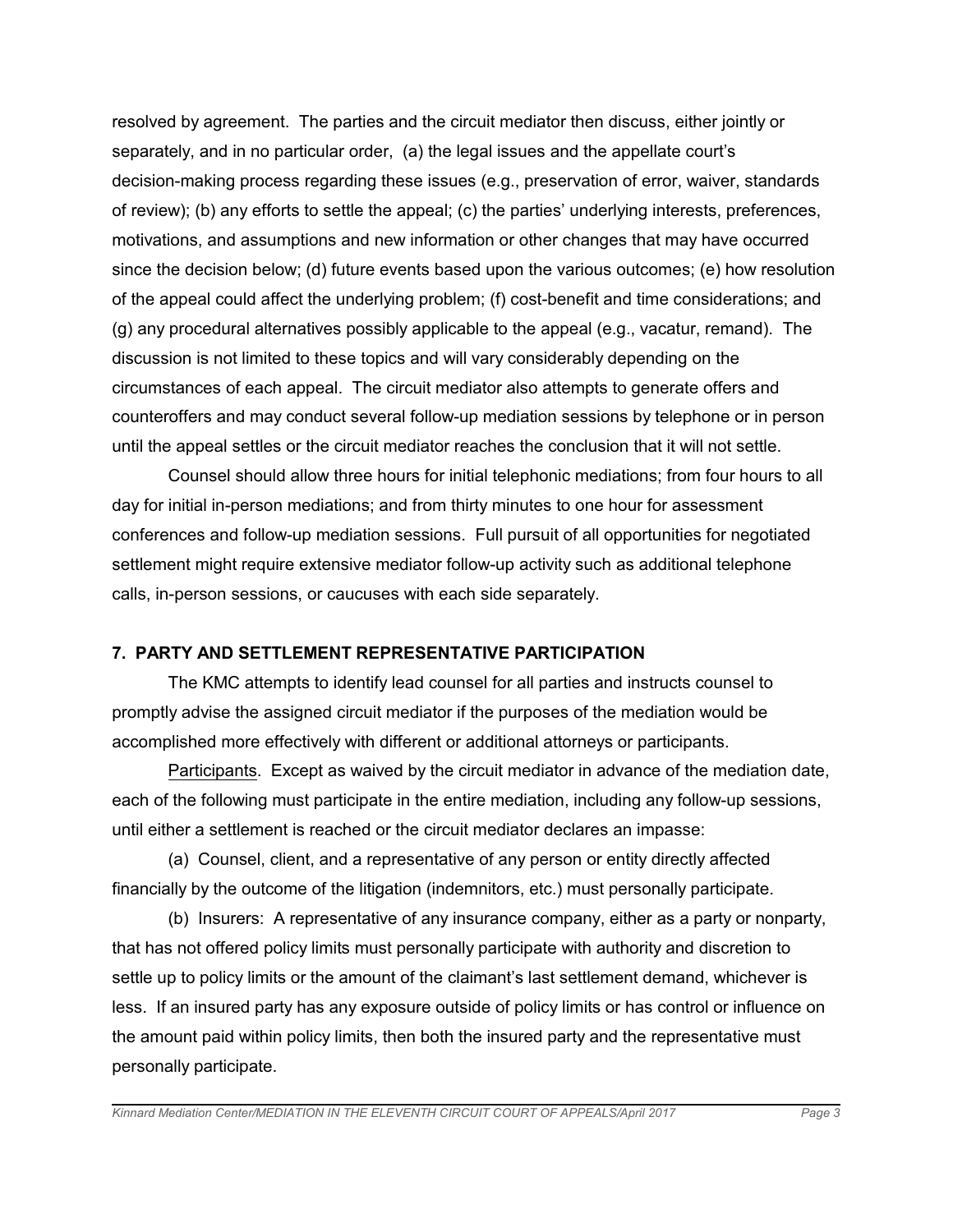(c) Governmental entities: When a party is a governmental entity that approves settlements by a deliberative session, then a member of that deliberating body or the entity's executive director or a person expressly designated by the director must personally participate.

Authority. Representatives of parties must have authority to dismiss any affirmative claim unconditionally or to pay a claim (or most recent settlement demand) in full, if in the clientrepresentative's sole discretion resolution on that basis is appropriate. Representatives for governmental entities that make decisions collectively must have authority to negotiate on behalf of and to make recommendations to such entity concerning settlement. All parties and counsel are required to participate in the mediation in good faith and with the intention of attempting to settle on a basis all parties can accept.

### **8. CONFIDENTIAL MEDIATION STATEMENT**

11th Cir. R. 33-1(d) requires that counsel in appeals selected for mediation send the circuit mediator a Confidential Mediation Statement assessing the prospects of the appeal. Counsel should fax, mail, or email the statement so that the circuit mediator receives it at least one week before the mediation date. It should be in letter format and preferably not more than five pages. The circuit mediator does not share the statement with the other side, and it does not become part of the court file. In the statement counsel should:

(a) Recite the circumstances that gave rise to the litigation, including facts underlying any procedural issues in the appeal.

(b) Describe any matters pending in the lower court or in any related litigation.

(c) Describe any recent developments that may affect the resolution of the appeal.

(d) Describe the important factors (factual, legal, practical) counsel believes affect the terms and conditions upon which the appeal may reasonably be settled.

(e) Describe any efforts to settle the issues, including offers or demands before and since the judgment or order appealed from.

(f) Provide a candid assessment of the strengths and weaknesses of the major points of error of the appeal.

(g) Describe the necessary terms in any settlement (i.e., confidentiality, date by which settlement must close, scope of release, disposition of related litigation, etc.).

(h) Describe any additional information counsel's client or the other party needs to settle the appeal and whether it is needed before the mediation.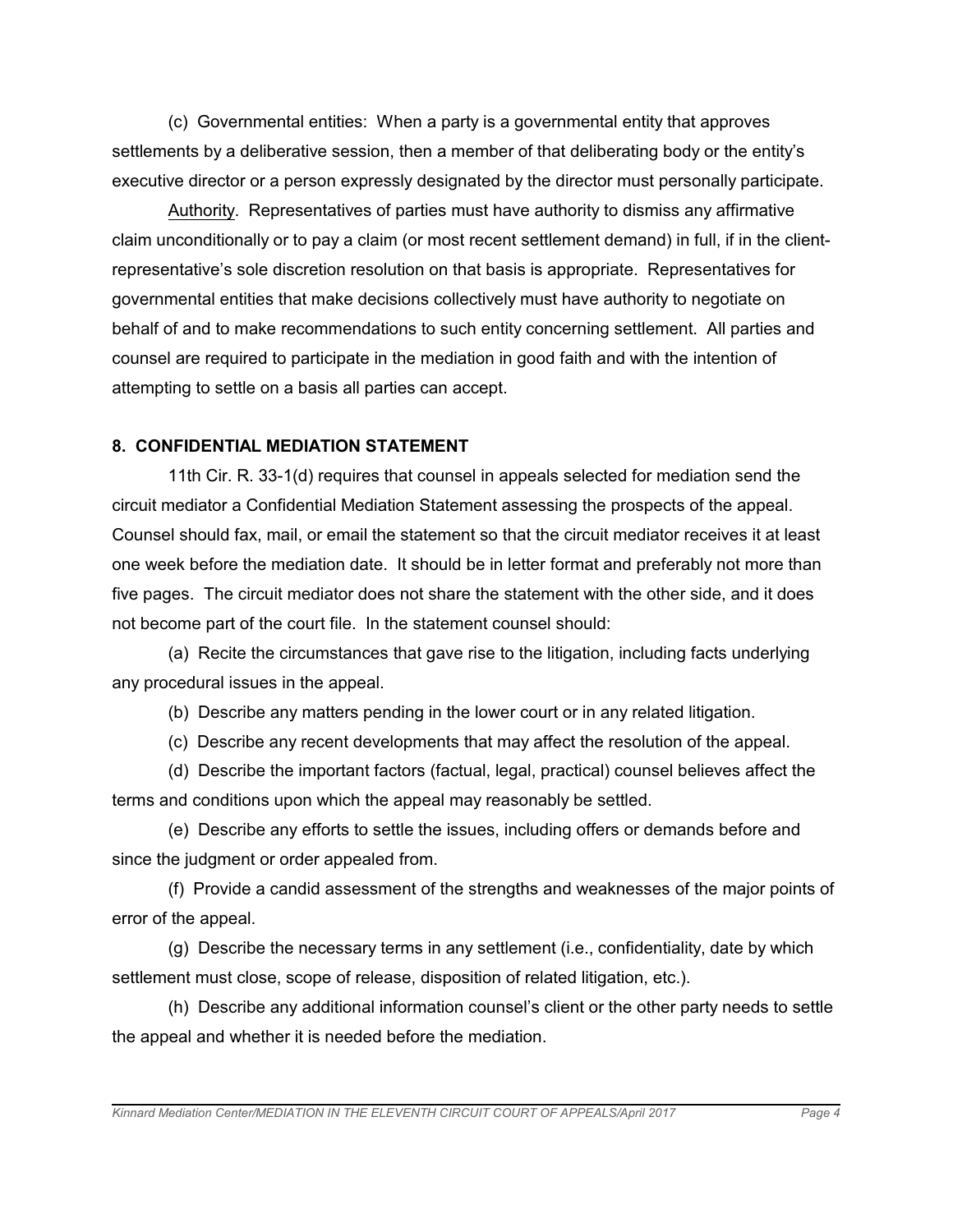(i) State whether counsel and counsel's parties will participate in the mediation in good faith with the intention of using their best efforts to settle the appeal, and explain if "no" as to any party.

(j) State whether counsel and counsel's parties will maintain confidentiality with respect to settlement communications made and received during and subsequent to the mediation, and explain if "no" as to any party.

(k) If the appeal were remanded, describe the realistic range of outcomes upon further trial or disposition by the lower court, including monetary remedies, attorney's fees, court costs, further appellate costs, and similar awards the lower court might have opportunity to consider awarding.

(l) Provide the **name, title, address, telephone number, and email address** of each person who will be participating in the mediation with counsel and designate which persons will have settlement or negotiating authority. (As required in the Notice of Mediation, also provide this participant information to opposing counsel in a communication separate from this Confidential Mediation Statement, with a copy to the circuit mediator.)

### **9. EXTENSIONS OF TIME TO FILE BRIEFS**

The filing of a Civil Appeal Statement or the scheduling or rescheduling of a mediation conference does not stay appellate proceedings. The due-date for filing briefs, however, may be extended by the KMC if the conditions described below exist, there is substantial probability the appeal can settle via mediation, and the extension will prevent the unnecessary expenditure of time and resources by counsel, the parties, and the court.

Length of KMC Extensions. The KMC may grant extensions of time to file an appellant's or appellee's brief for not more than 30 days from the date of a scheduled initial mediation, and for additional periods of not more than 30 days, to facilitate the prospects of settlement. Also, if warranted, the KMC may grant extensions of time to file a reply brief for up to seven days.

Impasse. If after mediation negotiations through the KMC are declared an impasse by the circuit mediator, the KMC may grant one extension of time to file a brief that is due within 14 days of the impasse date for up to 21 days past the impasse date so that counsel will have as much as three weeks to prepare the brief after participating in the mediation. Consent of opposing counsel is not necessary in this event. This request must be made verbally at the declaration of impasse and then immediately followed with an email as below.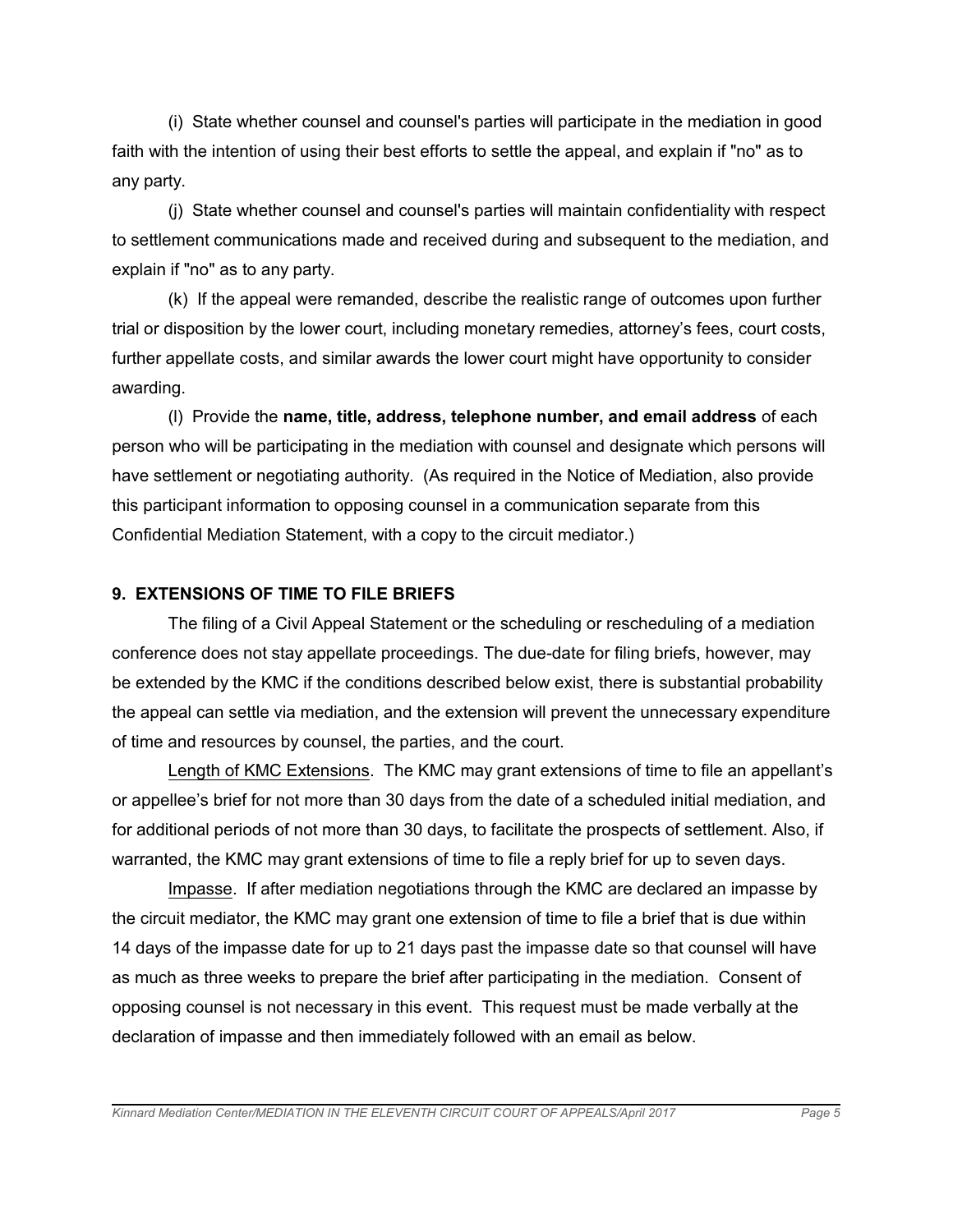Assessment Conference. The KMC is without authority to grant any extension if an initial mediation is changed to an assessment conference. If during the assessment conference an initial mediation is scheduled, then going forward the KMC may grant extensions.

Requirements. **Counsel of record** may request a KMC brief extension if the following requirements are met:

(a) All parties agree to extend the due-date (not necessary in event of impasse).

(b) The extension will (1) facilitate a productive mediation or (2) facilitate prospects of settlement or (3) allow counsel not more than 21 days to prepare the brief after having participated in an unsuccessful mediation.

- (c) The deadline for submitting the brief has not passed.
- (d) Counsel has not previously filed a motion for an extension of time.
- (e) The briefing schedule has not been established by court order.

Appellees may not request an extension until receipt of the appellant's brief is entered on the clerk's docket. Requests received after 3 p.m. Eastern Time will be processed the next business day. Due-dates that are a Saturday, Sunday, or legal holiday will be set for the next business day.

Instructions. To make a request, **counsel of record** should email the KMC's brief extension coordinator at **KMC\_Brief\_Extensions@ca11.uscourts.gov**, copying the circuit mediator and counsel for each party separately represented, using the format below.

| [Email]  |                                                                        |
|----------|------------------------------------------------------------------------|
| To:      | KMC Brief Extensions@ca11.uscourts.gov                                 |
| From:    | [counsel of record]                                                    |
| $Cc$ :   | [circuit mediator, counsel for each party separately represented]      |
| Subject: | <b>Brief Extension Requested:</b> [appeal number(s) and short caption] |

*[Text] Circuit Mediator: [Name] Initial mediation date: [Date] Brief of [Appellant(s) or Appellee(s)]: [name of party or parties] Current due date: [Date] New due date requested: [Date]*

*I have contacted opposing counsel and represent that all parties agree to this extension. I meet the requirements necessary to obtain a KMC Brief Extension and request the above extension of time. I understand that if the KMC grants the extension it will forward this email to the clerk, copying the circuit mediator and counsel for each party separately represented (as copied with email request), and the clerk will update the docket to reflect the new due date.*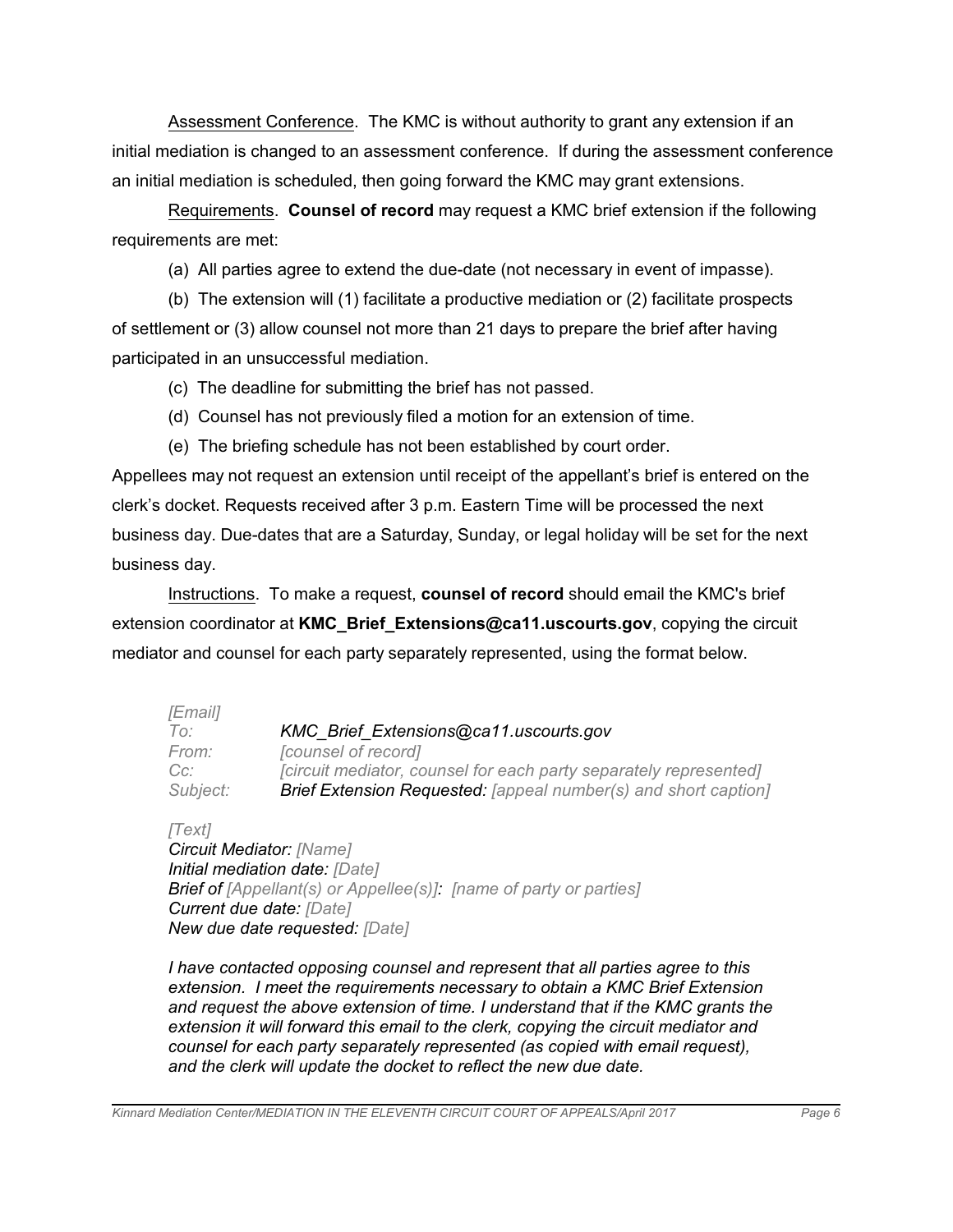Other Requests for Extensions. If counsel does not meet the requirements for a KMC extension, a first request for an extension of fourteen calendar days or less can be made by telephone or in writing to the clerk. A first request for an extension of more than fourteen calendar days must be made by written motion to the court (11th Cir. R. 31-2(a)). Counsel's motion must not contain any reference to the KMC, as required by the confidentiality rules governing the program (11th Cir. R. 33-1(c)).

### **10. VOLUNTARY SETTLEMENT**

Because settlement is voluntary, circuit mediators take no actions affecting the interests of any party without the consent of all parties. If the parties reach a settlement, counsel prepare the settlement agreement, which is binding upon all parties, and file a joint (or agreed) motion to dismiss. If the appeal does not settle, the circuit mediator declares an impasse. Negotiations may resume at any time (including post-oral argument) until the appeal is terminated.

## **11. POST-SETTLEMENT DISMISSAL PROCEDURES**

When the parties have reached a settlement and all parties agree on the terms of settlement, counsel should file a joint (or agreed) motion to dismiss under Fed. R. App. P. 42(b) and 11th Cir. R. 42-1(a). This motion should address the following:

- (a) Whether the dismissal pertains to all parties and claims on appeal.
- (b) Whether the parties are to bear their own costs or another agreed apportionment.

The motion to dismiss either should be signed by all parties or, if submitted by one party, should contain an explicit statement that all other parties to the settlement agreement consent. If submitted by only one party, the motion should be submitted by the appellant. All motions must be accompanied by a certificate of service and a certificate of interested parties (11th Cir. R. 27-1(a)).

Settlement does *not* automatically stay any of the actions required under the rules to be timely performed, including ordering necessary transcripts and briefing. If counsel has a brief due prior to a motion to dismiss being *presented and decided*, counsel may request an